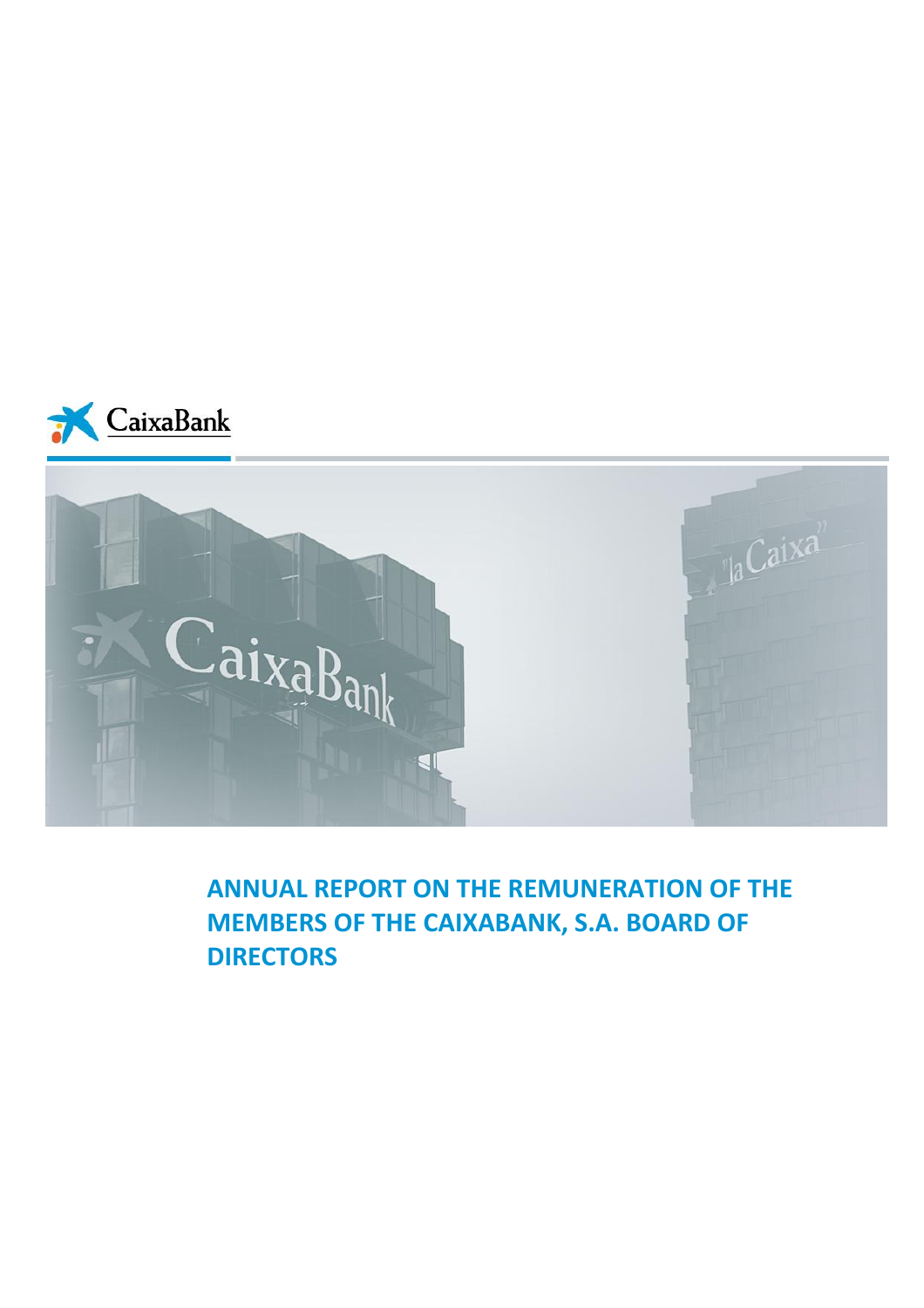

# **Purpose of the report**

This report, prepared on the proposal of the Appointments and Remuneration Committee, presents the remuneration policy adopted by CaixaBank, S.A. for members of the Company's Board of Directors, in adherence to the principles of transparency and information.

This report sets out the general principles applicable to directors' remuneration, the remuneration structure established in corporate documentation, the Company's remuneration policy for the year in course and a global summary of how the remuneration policy was applied in 2012, with a breakdown of individual directors' remuneration.

Pursuant to the provision of article 61 ter of Securities Market Law, this report shall be published and submitted to an advisory vote at the General Shareholders' Meeting, as a separate point on agenda.

# **General principles of the remuneration policy for directors**

CaixaBank, S.A.'s remuneration policy has been developed in accordance with its by-laws and the Regulation of the Board of Directors.

Pursuant to article 4.3 b) of the Regulation, the Board of Directors, in plenary session, is responsible for approving, within the system called for in the by-laws, directors' remuneration.

According to article 14 of this Regulation, the Appointments and Remuneration Committee shall propose to the Board of Directors the system and amount of annual remuneration of directors, the individual remuneration of executive directors and the other conditions of their contracts.

Article 23 of the Board of Directors Regulation establishes the principles on which remuneration of the directors of CaixaBank, S.A. are set:

- The Board of Directors shall strive to ensure that remuneration is moderate and commensurate with market conditions.
- In particular, the Board of Directors shall adopt all measures within its means to ensure that remuneration of external directors, including any remuneration they receive for serving on Board committees, conforms to the following guidelines:
	- o External directors must be remunerated according to their effective dedication; and
	- o the amount of external Directors' remuneration must be calculated such that it offers incentives for dedication without undermining their independence.
- In addition, Directors may receive compensation in the form of Company shares or shares in another group company, options or other share-based instruments. When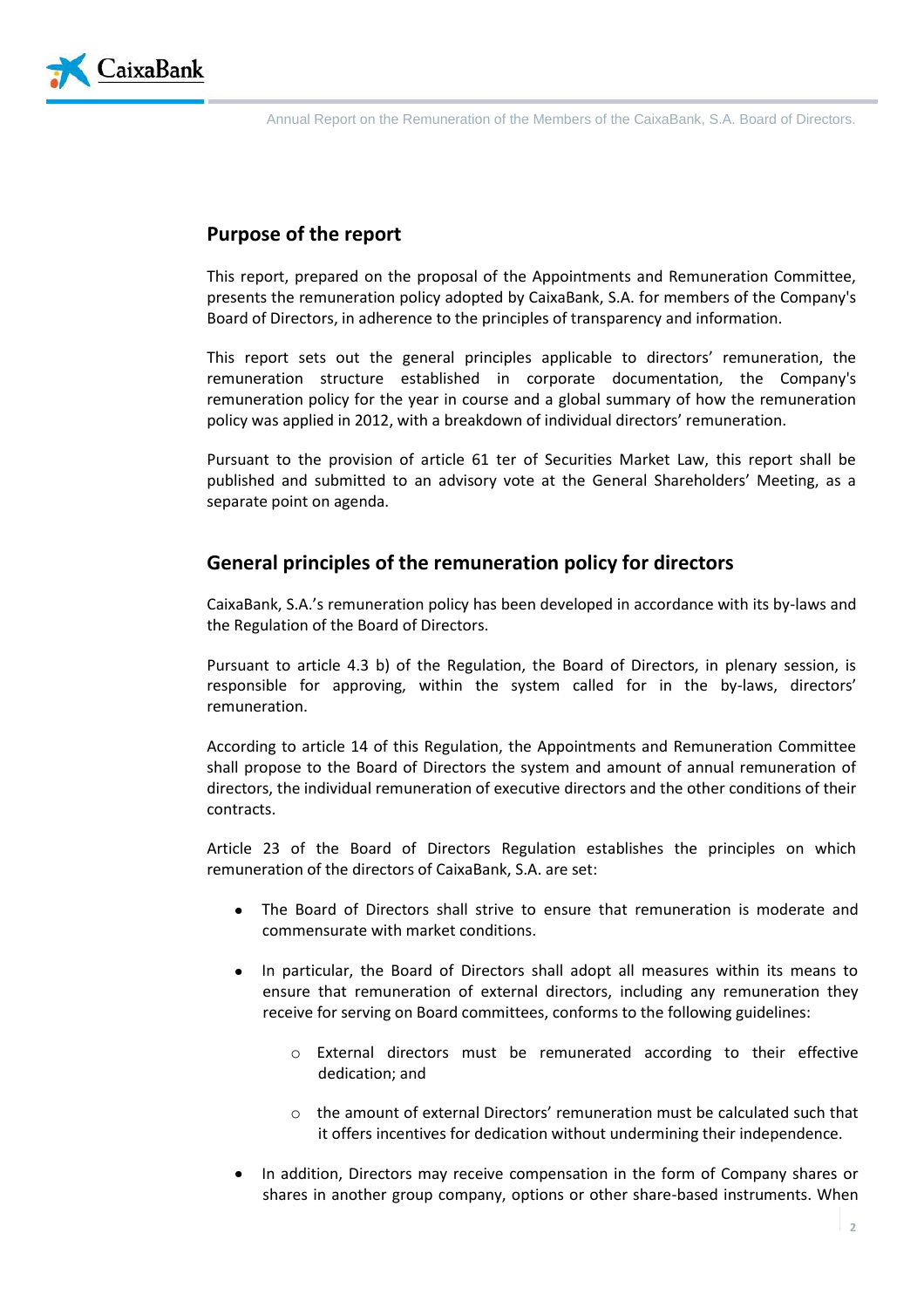

the remuneration is keyed to shares of the Company or share-based instruments, it must be approved by the shareholders at their General Meeting.

# **Structure of the remuneration system**

The remuneration of directors, as established in the corporate by-laws and the Regulation of the Board of Directors, is in line with the basic rules governing director remuneration set down in article 218 of the Corporate Enterprise Act.

In this regard, article 34 of the by-laws states that the Board of Directors will receive, as annual remuneration, a share of consolidated profit, net of general expenses, interest, tax and other amounts allocated to write-downs and depreciation and amortization, and after a 4% dividend has been paid out to shareholders.

Directors carrying out executive duties are entitled to receive remuneration for these duties, which may be either a fixed amount, a complementary variable amount, incentive schemes, and benefits, which may include pension plans and insurance and, where appropriate, social security payments. In the event of departure not caused by a breach of their functions, directors may be entitled to compensation.

Additionally, with prior approval by the shareholders at their General Meeting, directors may receive compensation in the form of Company shares or shares in another publicly traded group company, options or other share-based instruments.

# **2012 remuneration policy**

The remuneration policy for 2012 is line with the aforementioned general principles of the remuneration policy for directors.

Specifically, at its meeting on January 26, 2012, the Board of Directors approved the proposal submitted by the Appointments and Remuneration Committee to maintain the remuneration agreed for 2012 for all Directors and Committee members in line with 2011, which was determined as follows:

- (i)  $\epsilon$ 90,000 p.a. to be paid to each member of the Board of Directors
- (ii) €30,000 p.a. to be paid to each member of the Executive Committee, the Audit and Control Committee and the Appointments and Remuneration Committee
- (iii) The remuneration indicated in points (i) and (ii) above is not conditional on attendance at meetings.

On July 26, 2012, and in response to the Ministry of Economy's recommendation that all Ibex companies reduce director remuneration, the CaixaBank Board resolved to reduce remuneration for its members and members of the board committees by 10% effective August 1, 2012.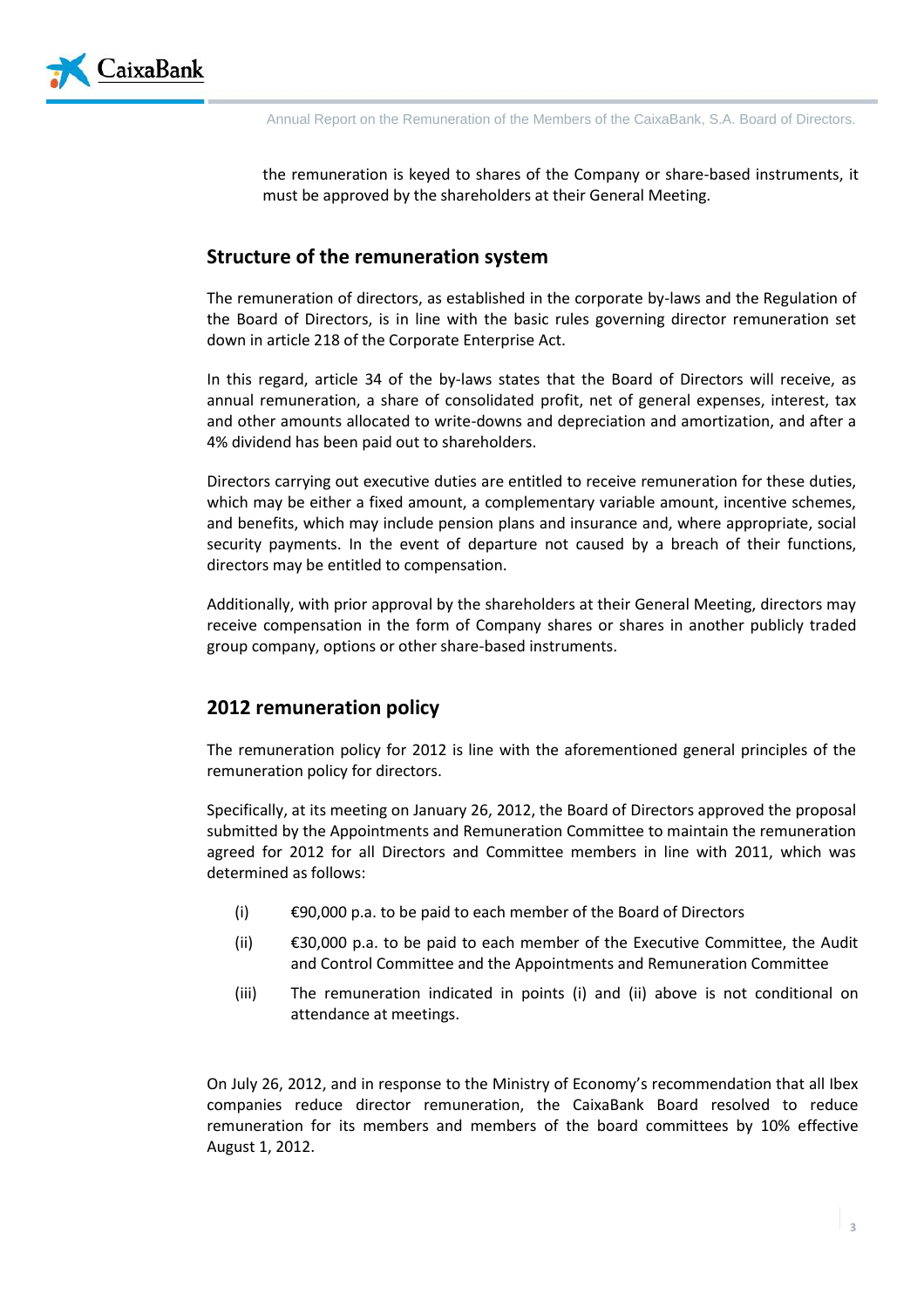

The Board also resolved in accordance with the proposal of the Appointments and Remuneration Committee, to maintain remuneration payable in 2012 to the Chairman of the Board of Directors at 2011 levels, consisting of an amount of  $\epsilon$ 1,000,000 p.a. in addition to the remuneration paid to him as a member of the Board of Directors of the Company or any which he may receive for serving on any Board committee, in accordance with the aforementioned reduction in remuneration.

With respect to the 2012 variable remuneration policy for the Deputy Chairman and CEO, and with the objectives of (i) adjusting the amount of variable remuneration to the risks assumed by the Deputy Chairman and CEO in order to meet the objectives set and CaixaBank's global results; (ii) adjusting the amount of variable remuneration payable to the Deputy Chairman and CEO in the event that the risks assumed by CaixaBank materialize; (iii) deferring part of the variable remuneration payable to the Deputy Chairman and CEO over a period of three years; and (iv) encouraging the participation of the Deputy Chairman and the CEO in CaixaBank's capital, at the Ordinary Shareholders' Meeting held on April 19, 2012, shareholders resolved to modify the form in which the amount to be paid and the method of settling the afore-mentioned variable remuneration program was to be carried out, replacing the cash payment of part of the variable remuneration for the deferred and conditional delivery of shares, under the following terms and conditions:

Deferral: Payment of 50% of each component of variable remuneration (cash and shares) corresponding to 2012 shall be deferred over a period of three years and paid in three parts (before the end of February in 2014, 2015 and 2016). Deferred remuneration for the Deputy Chairman and CEO shall be increased to 60%.

Amount: The total maximum amount payable in shares to the Deputy Chairman, CEO and senior executives in 2013 and the three consecutive years, on the basis of 2012 variable remuneration, is estimated at €1,080,000, net of taxes and withholdings, assuming that this group of beneficiaries and the target bonus amount remain unchanged.

The maximum number of shares to be delivered, net of taxes and withholdings, shall be the ratio between this estimated maximum amount and the Company's share price at the close of February 15, 2013 or the previous trading day.

Adjustments to deferred variable remuneration: Where applicable, deferred payments shall be approved by the Company's Appointments and Remuneration Committee after ensuring that no breach of regulation has been incurred, regardless of whether it could lead to losses. Otherwise, the deferred remuneration shall be fully or partially adjusted.

Non-transfer agreement: Company shares received by the Deputy Chairman and CEO pursuant to this agreement may not be transferred within a year from the date they are received.

Ban on hedging transactions: Additionally, the Deputy Chairman and CEO may not carry out hedging operations that could act in detriment to the alignment of the risks contained in the current remuneration system, including any type of financial or derivative instrument.

Shares: The shares delivered shall be Company shares.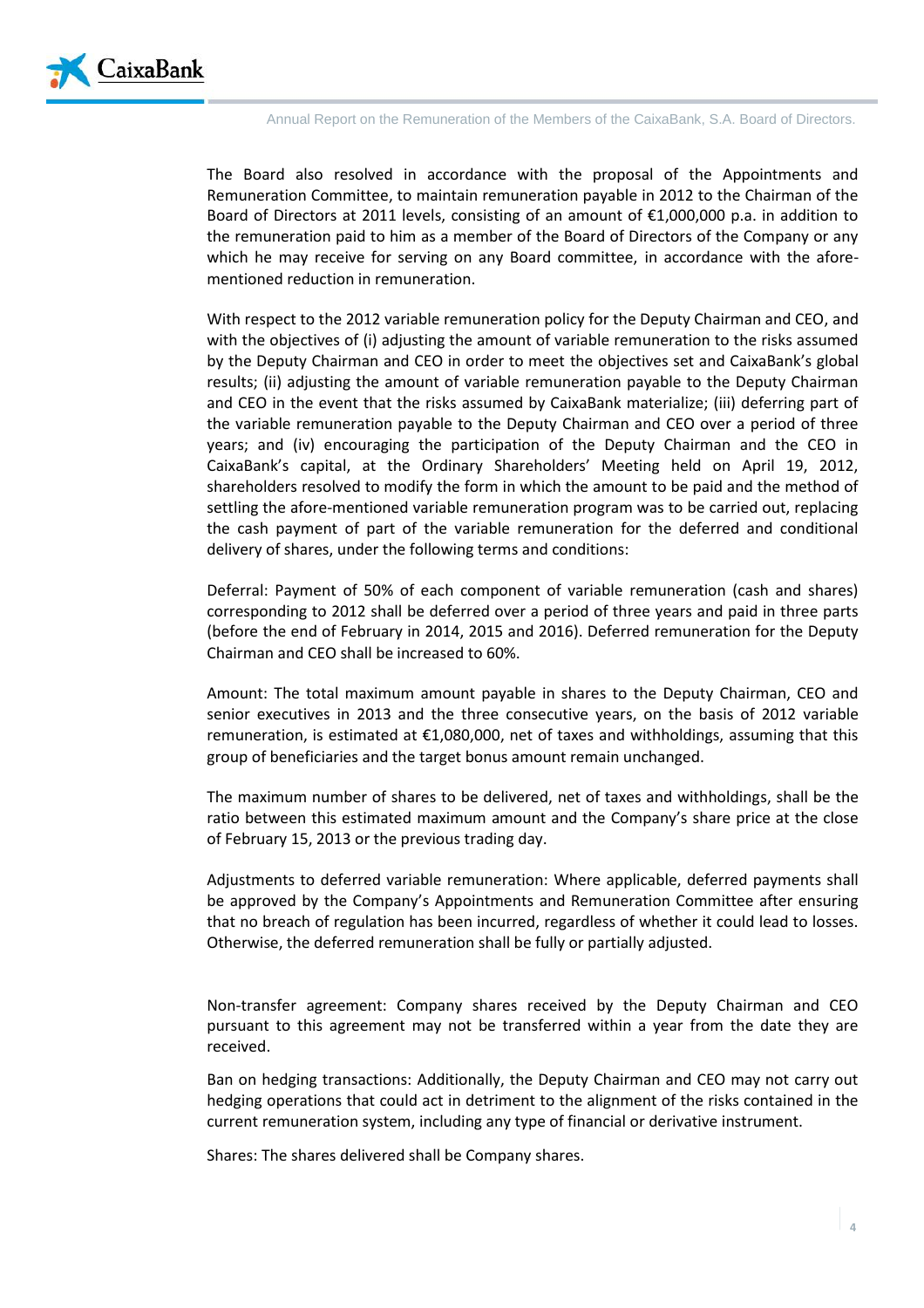

Other adjustments: If, after May 30, 2012, there is a change in the number of shares due to a decrease or increase in their nominal value or equivalent transaction, the number of shares delivered shall also be modified to maintain the percentage of share capital.

Delegation of powers: Delegate to the Board of Directors, with express power to delegate in turn to the Executive committee of the Board of Directors and the Appointments and Remuneration Committee or any Board member deemed appropriate, as broadly as required by law, the power to develop, formalize, execute and settle this agreement as necessary; adopting as many agreements as required and signing as many public or private documents as deemed necessary or expedient, to be duly carried out, as well as documents that amend, rectify, correct or complement this resolution, and, specifically, and merely for illustration purposes, to exercise the following capabilities:

(a) Implement and decide the terms and conditions of the share-based variable remuneration systems in all aspects not covered by the agreement.

(b) Draft, sign and submit all communications and complementary documentation as required or deemed to be expedient before any public or private entity in order to implement, execute and settle the share-based variable remuneration system, including as necessary, the corresponding prospectuses.

(c) Determine the specific number of shares corresponding to each beneficiary of the agreement, in compliance with the maximum established limits.

(d) Carry out any actions, declarations or other steps with any public or private body, entity or registry, domestic or foreign, to obtain authorization for, verify and execute the sharebased variable remuneration system.

(e) Negotiate, agree and sign counterparty and settlement agreements with the financial entities they freely designate, under the terms and conditions deemed to be expedient.

(f) Draft and publish as many announcements as deemed necessary or expedient.

(g) Draft, sign, record as public deed and, if applicable, certify any type of document related to the share-based variable remuneration system.

(h) Adapt the system to any requirements or observations put forward by the supervisory authorities.

(i) And, in general, perform any acts and sign any documents necessary or expedient to ensure the validity, efficacy, implementation, development, execution and success of the share-based variable remuneration system and the adopted agreement.

On November 29, 2012 and based on a favorable report by the Appointments and Remuneration Committee, the Board of Directors resolved to approve the remuneration policy for employees considered Identified Staff for the purposes of Royal Decree 216/2008 of February 15, governing capital requirements for credit institutions, including the Deputy Chairman and CEO of CaixaBank, for whom the approved policy entails variable remuneration. In addition to other elements, such as risk metrics, ex-ante and ex-post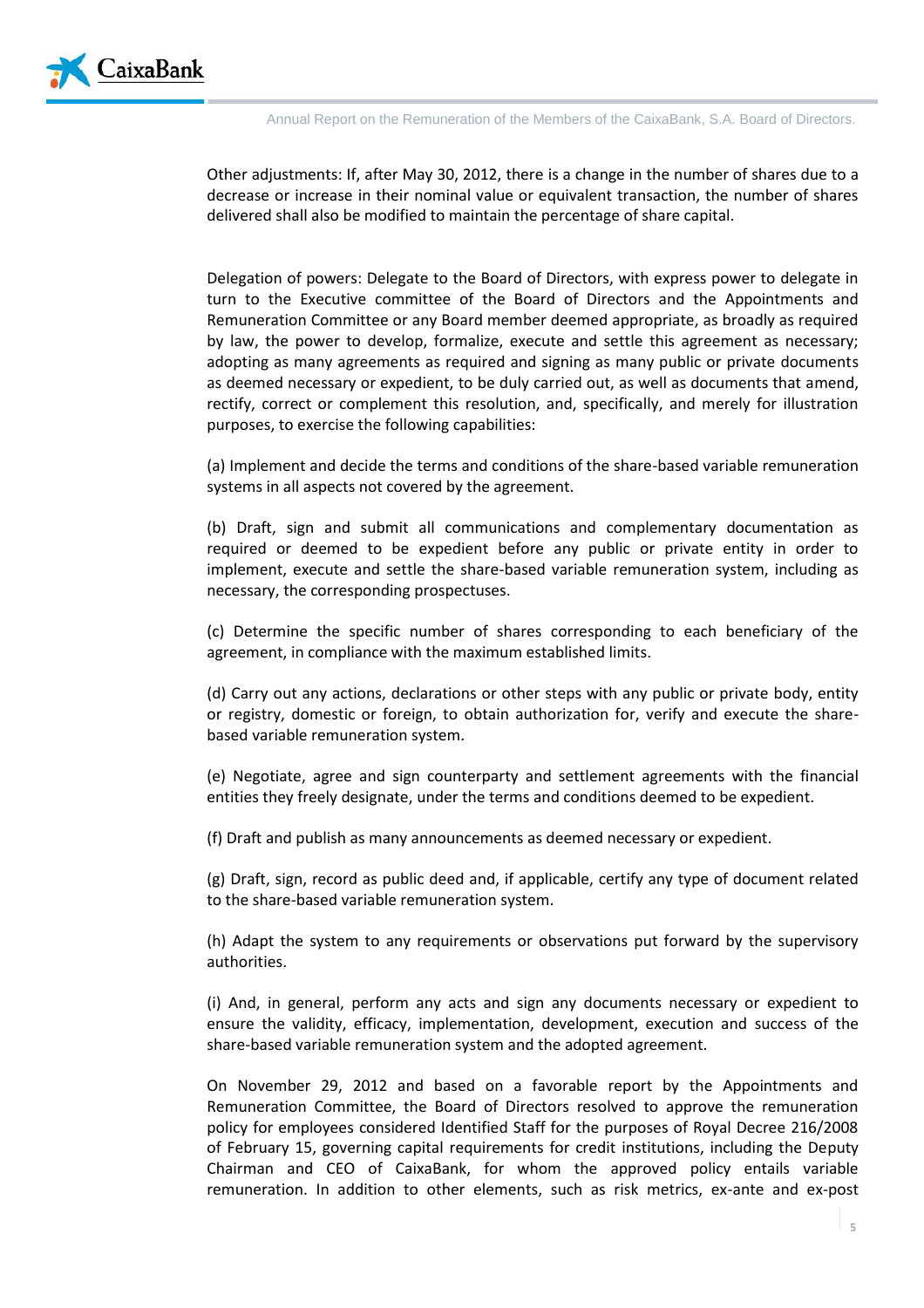

 $\overline{\phantom{a}}$ 

adjustments of the variable amount, deferral of payment of the variable remuneration and indemnities for early retirement or redundancy.

# **Remuneration policy for employees falling under the group identified in Royal Decree 216/2008, of February 15, governing capital requirements for credit institutions, including the Deputy Chairman and CEO of CaixaBank**

In accordance with Royal Decree RD 216/2008<sup>1</sup>, the governing bodies of credit entities are required to establish the underlying principles of their entity's remuneration policy, and in particular with respect to those employees whose professional activities have a material impact on the risk profile (hereinafter, the Identified Staff). The governing bodies are also entrusted with ensuring application of these principles and to review them on a regular basis.

In addition, according to the Guidelines on Remuneration Practices and Policies published on December 10, 2010 (hereinafter, the **CEBS Guidelines<sup>2</sup>** ), supervisors of credit entities are required to approve any exceptions or relevant modifications to their entity's remuneration policy, and to carefully oversee and consider the effects of such exceptions or changes.

In compliance with these regulations, the governing body of CaixaBank, S.A. (hereinafter, **CaixaBank**) approved the following remuneration policy for Identified Staff.

#### **1. GENERAL GUIDELINES FOR THE REMUNERATION POLICY**

The group of which "la Caixa" is parent (hereinafter, the **"la Caixa" Group**), in which CaixaBank is the vehicle bank indirectly carrying out the financial activity, is a leading financial group in the Spanish market, generating value for the company, its customers and its employees. To do so, the remuneration and benefits offered by the "la Caixa" Group must be sufficiently competitive to attract, retain and motivate the best talent in the labor market.

The primary remuneration guidelines applied in "la Caixa" and CaixaBank in respect of Identified Staff throughout the Group structure are as follows:

 $^{\rm 1}$  Royal Decree 216/2008 of February 15, 2008, governing capital requirements for financial entities, in the wording set out in Royal Decree 771/2011 of June 3, modifying the aforementioned text, and Royal Decree 2606/1996 of December 20, on deposit guarantee funds in credit entities

 $<sup>2</sup>$  On December 5, 2011, the Bank of Spain's Executive Committee agreed to adopt this Guideline, which sets out the</sup> criteria, practices and procedures for encouraging an appropriate assessment of remuneration-related risks.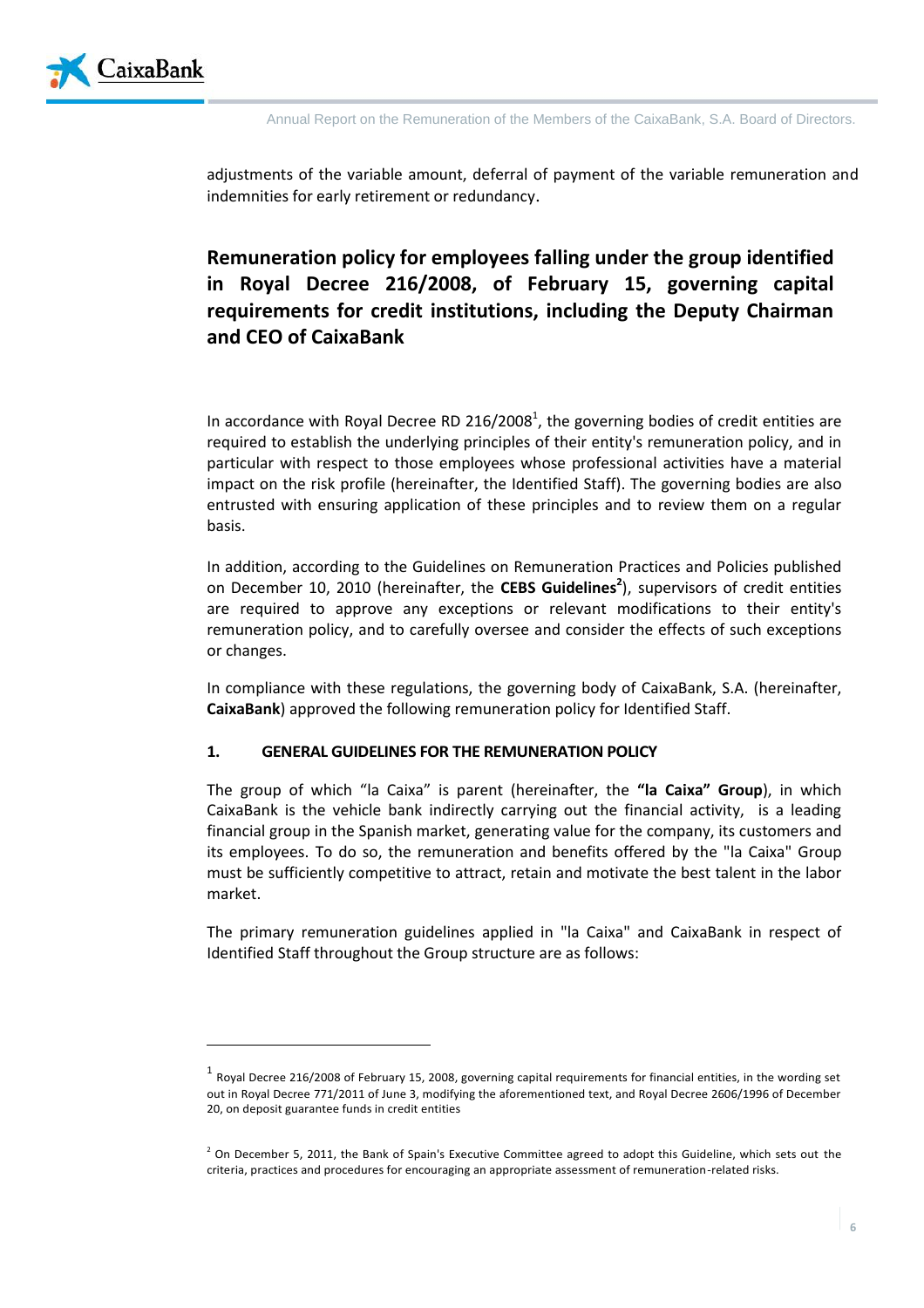

### **Remuneration guidelines:**

The overall compensation policy is geared toward encouraging conducts and actions that ensure long-term value generation and sustainability of earnings over time. Consequently, the variable remuneration takes into account not only the achievement of targets but also the way in which these targets are met.

The individual targets set for each employee are determined on the basis of the commitments employees assume and establish with their managers.

The strategy behind the remuneration policy focuses on attracting and retaining the talent of its employees, offering them the possibility of taking part in a distinctive social and business endeavor, with the possibility of developing professionally and enjoying competitive total compensation conditions.

As part of these overall compensation conditions, the remuneration policy seeks to ensure that fixed remuneration plus benefits are highly competitive, chiefly basing the group's ability to attract and retain talent on these two components of remuneration.

In respect of benefits, the core element is a corporate retirement program offered to professionals. The terms of this program outperform those of other Spanish financial institutions, making it a key element of the remuneration offer.

The fixed component and the benefits offered constitute the bulk of the remuneration packages offered. In general, variable remuneration tends to be more moderate, as it could potentially generate risk for the entity.

The promotions system is based on an assessment of the skills, performance, commitment, and professional merits of employees over time.

Remuneration of senior management is established within the general framework defined in this remuneration policy, and is approved by the governing bodies of "la Caixa" and CaixaBank.

# **2. GOVERNANCE**

#### **2.1. Functions of the Board of Directors**

As set out in CaixaBank's by-laws, the Board of Directors is responsible for guiding and controlling the personnel policy and taking those decisions necessary for carrying out this policy. The Regulation of the Board of Directors entrusts the Board with setting (i) the Company's general policies and strategies; (ii) the remuneration and evaluation policy for senior executives; and (iii) the risk control and management policy, as well as periodic monitoring of the internal control and reporting systems.

CaixaBank's Regulation of the Board of Directors also reserves for that body the adoption of certain operating decisions, including remuneration of directors, within the system set out in the by-laws, and, in the case of executive directors, the additional consideration paid for their management duties and their other contract conditions.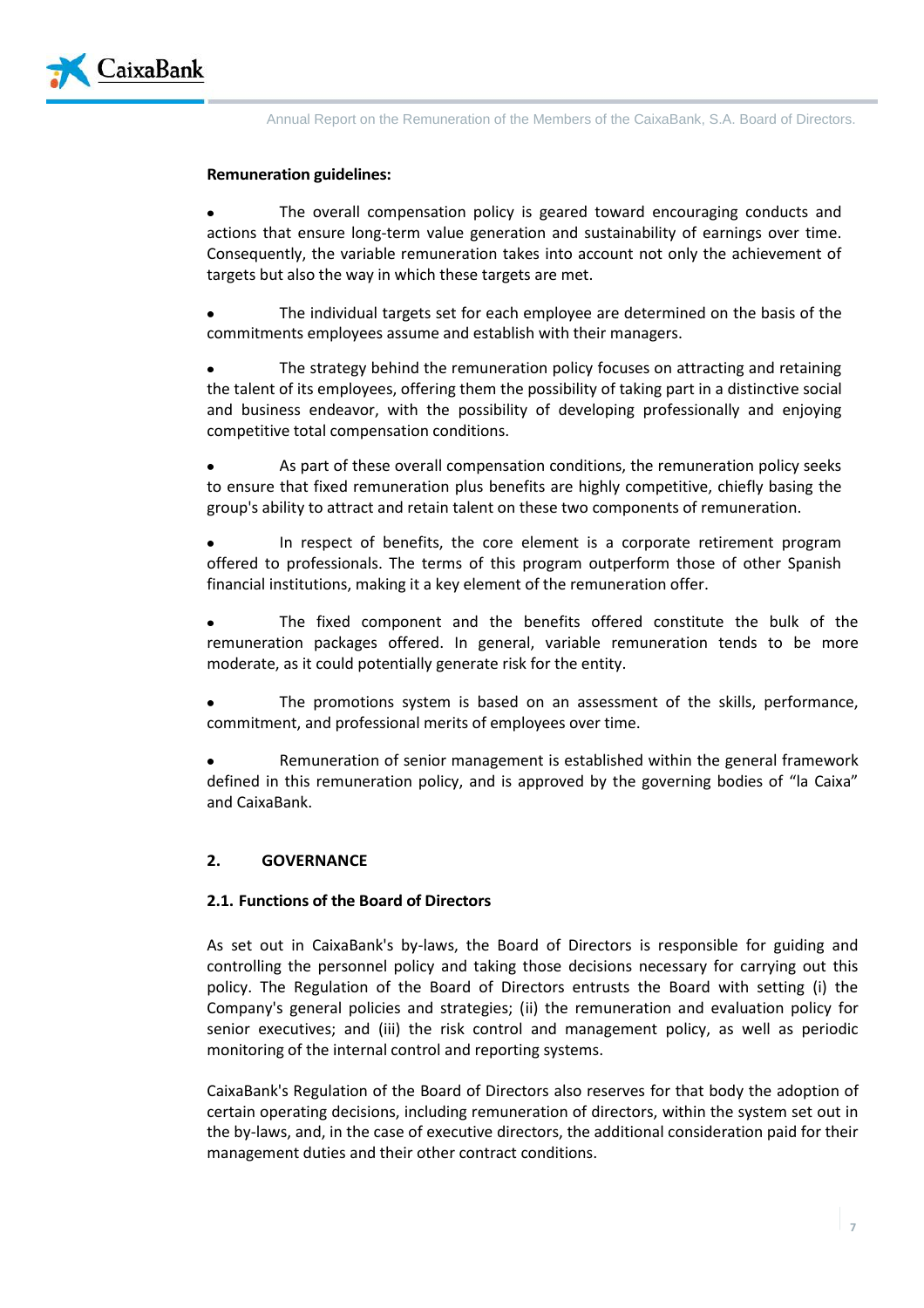

Lastly, pursuant to Royal Decree 216/2008, CaixaBank's Board of Directors is responsible for establishing and safeguarding the application of the remuneration policy guidelines and for carrying out a periodic review of these precepts.

#### **2.2. Duties of CaixaBank's Appointments and Remuneration Committee**

CaixaBank's Regulation of the Board of Directors entrusts the Appointments and Remuneration Committee with providing information, advice and proposals in respect of the remuneration matters listed in the Regulation.

The committee's basic responsibilities are as follows:

- To propose to the Board of Directors (i) the system and amount of the annual remuneration of directors and senior executives; (ii) the individual remuneration of executive directors and further conditions of their contracts; and (ii) the basic conditions of senior executive contracts

- To analyze, formulate and periodically review the remuneration programs, weighing their adequacy and performance

In addition, in accordance with Royal Decree 216/2008, CaixaBank's Appointments and Remuneration Committee (hereinafter, the "**ARC**") is entrusted with direct supervision of remuneration of executives carrying out risk management tasks and compliance functions, as well as with preparation of the necessary information so the Board of Directors can take sound decisions relating to this remuneration, including those with possible repercussions on risk and risk management in the entity.

CaixaBank's governing body is responsible for setting the compensation conditions applicable to its Identified Staff.

#### **2.3. Duties of CaixaBank's Management Committee**

Both Royal Decree 216/2008 and the CEBS Guidelines instruct institutions to provide for an active participation of control functions in the design of remuneration policies. In that regard, CaixaBank's Management Committee comprises representatives from the following business areas, inter alia:

- Risks
- Finance
- Audit, Internal Control and Regulatory Compliance
- Human Resources
- General Secretary and Secretary of the Board of Directors

In particular, CaixaBank's Management Committee is responsible for ensuring that the necessary information is obtained and prepared so that the ARC can efficiently carry out its duties.

CaixaBank's Human Resources Department (hereinafter, **HR**) promotes these actions within the Management Committee.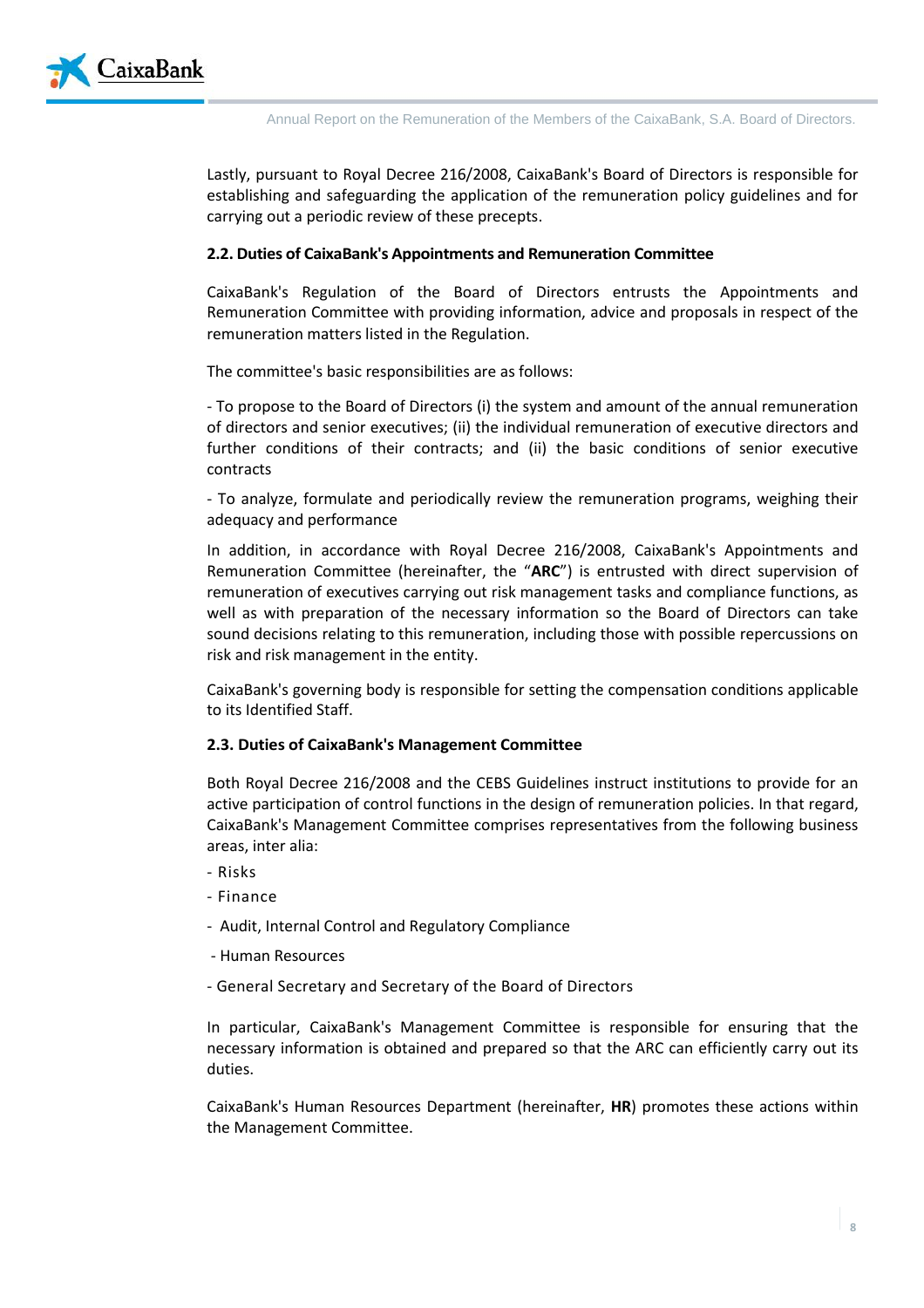

CaixaBank's Management Committee is not entrusted with obtaining, preparing and reviewing information on remuneration of its members or the policy applied to this group, with these tasks instead being carried out directly by the ARC.

# **3. CRITERIA FOR DETERMINING IDENTIFIED STAFF**

CaixaBank's Human Resources Department, together with the Risk Department, proposes to the Management Committee and the Appointments and Remuneration Committee the functions to be considered included in the framework of the criteria set out in the present policy and in respect of the guidelines set by the Bank of Spain, including those relating to CaixaBank's Deputy Chairman and CEO.

# **4. COMPONENTS OF REMUNERATION**

# **4.1. General aspects**

The remuneration policy for Identified Staff is structured taking into account both the prevailing circumstances and the entity's results, and comprises:

- Fixed remuneration based on the level of responsibility and the career path of each employee, which constitutes a relevant part of total compensation

- Variable remuneration tied to the achievement of previously-established targets and prudent risk management

- Benefits

Fixed remuneration is of a sufficient amount, while variable remuneration generally accounts for a relatively reduced percentage of the fixed annual compensation.

In this regard, the CEBS Guidelines note that the higher the possible variable remuneration compared to the fixed remuneration, the stronger the incentive will be to deliver the needed performance, and the bigger the associated risks may become. In contrast, if the fixed component is too low compared to the variable remuneration, an institution may find it difficult to reduce or eliminate variable remuneration in a poor financial year.

Therefore, the CEBS Guidelines implicitly equate variable remuneration with an incentive to assume risk, and conclude that a low level of variable remuneration is a simple protection method preferable to incentives based on an inappropriate risk appetite.

Furthermore, the CEBS Guidelines set out that the risk appetite should take into account the category of employees included in Identified Staff, applying the principle of internal proportionality. As a result, the appropriate balance between the fixed and variable remuneration components may vary across the staff, depending on market conditions and the specific context in which the financial undertaking operates. Consequently, the remuneration policy must seek a reasonable and prudent balance between the fixed and variable components of total remuneration.

# **4.2. Fixed remuneration**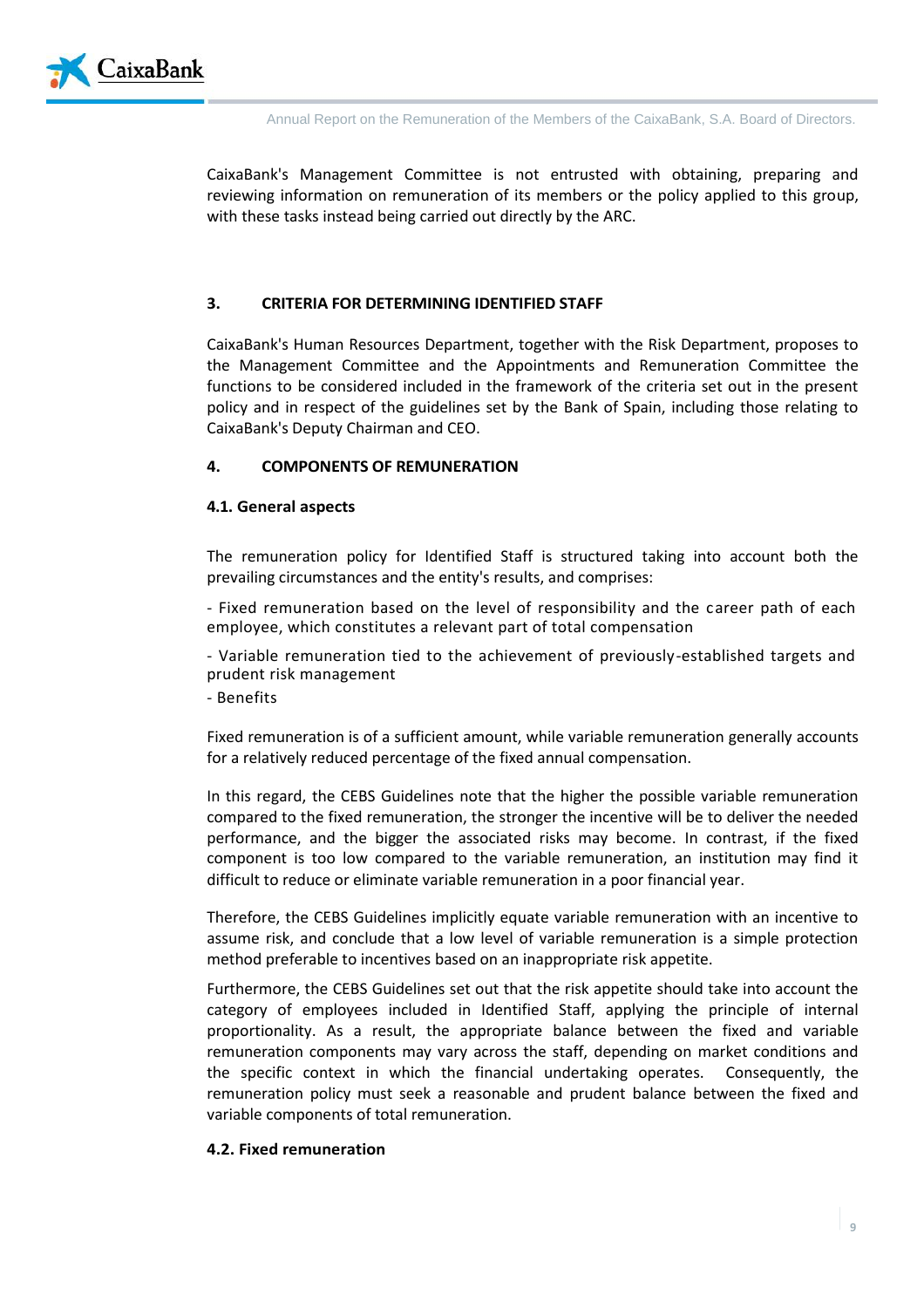

As a general criteria, the system of professional classification and salary tables set out in the Collective Labor Agreement for Savings Banks and the particular employment agreements reached with workers' representatives are applied to CaixaBank employees.

Fixed remuneration is determined for each employee based on the position held, applying the salary table set out in the aforementioned Collective Labor Agreement and taking into account the professional level of the employee, employment agreements and the classification of the work center.

Central Services posts fall in a classification based on contribution levels, with salary bands established to allow internal equilibrium. Moreover, to ensure that the entity remains competitive vis-à-vis its peers, the salary bands are quantified on the basis of the entity's competitive position. This entails closely monitoring market trends in salaries and participating in several annual salary polls.

The remuneration policy applicable to senior executives is primarily based on a market approach taking into account specific salary polls.

#### **4.3. Variable remuneration**

Risk-adjusted variable remuneration for Identified Staff is based on the remuneration mix (a proportional balance between fixed and variable remuneration, as mentioned above) and on performance measurements.

Ex-ante and ex-post remuneration adjustments are applied in view of the performance measurements, as a risk alignment mechanism.

Both quantitative (financial) and qualitative (non-financial) criteria should be taken into account when assessing performance and evaluating individual results. In general, quantitative criteria are more frequently available at an institution-wide level, while qualitative factors are usually assessed at the individual level, where they are more relevant. However, qualitative criteria can also be relevant at an institution-wide level or business-unit level.

The appropriate mix of quantitative and qualitative criteria also depends on the tasks and responsibilities of each staff member. In all cases, the quantitative and qualitative criteria and the balance between them should be specified and clearly documented for each level and category of staff.

The indicators used for the ex-ante risk adjustment of variable remuneration accrued through the bonus programs or targets programs vary across the different categories of Identified Staff.

#### **4.3.1. Ex-ante risk adjustment for executive directors and senior executives**

Variable remuneration for executive directors and senior executives is determined in accordance with the following measurable parameters:

- 50% based on individual targets
- 50% based on company-wide targets, broken down as follows: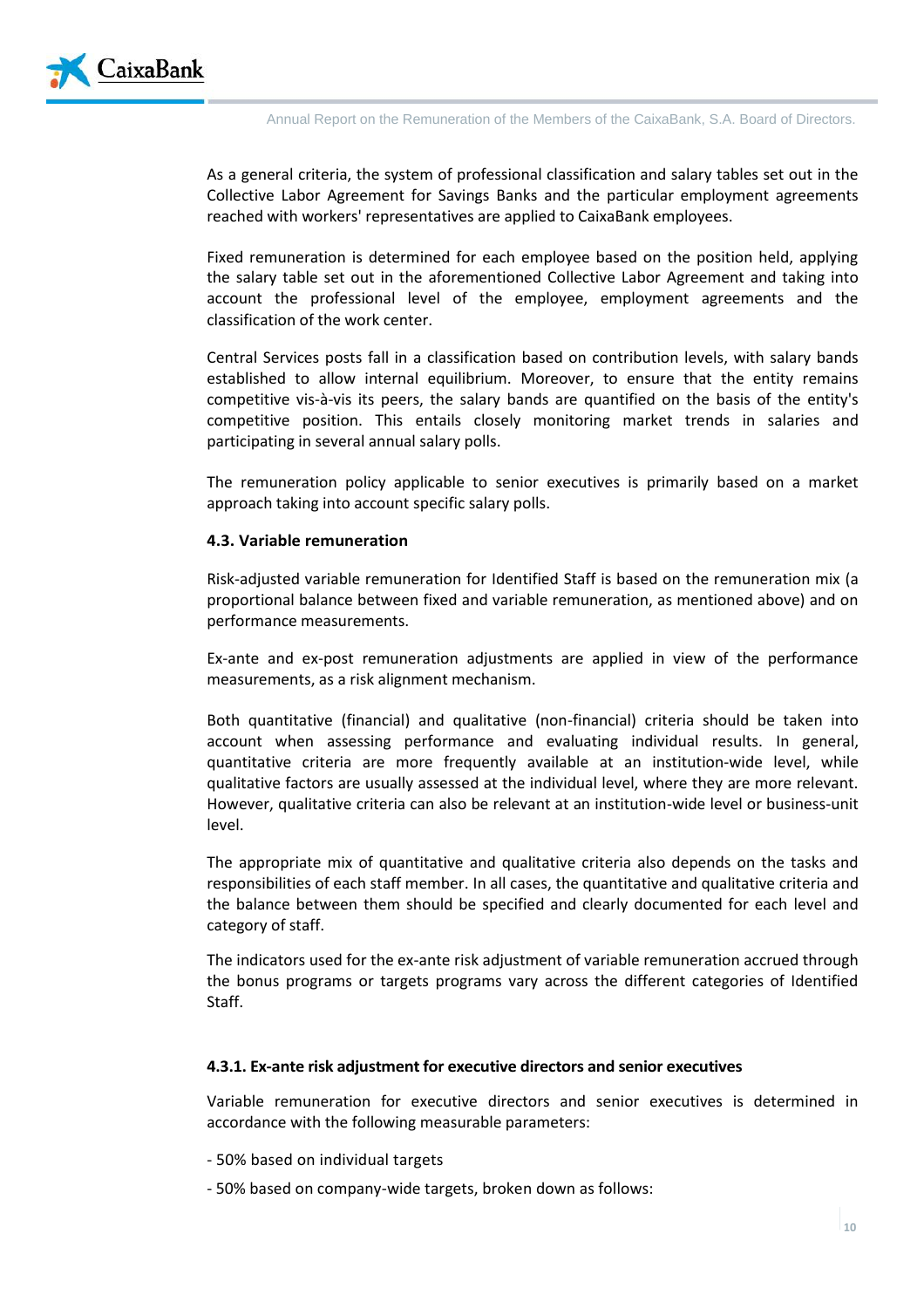

- 10%: net recurring earnings divided by regulatory capital
- 7.5%: ROA
- 10%: liquidity
- 10%: NPL ratio
- 5%: quality

- 7.5%: efficiency (measured in terms of the variation in CaixaBank consolidated operating expenses)

# **4.3.2. Deferred payment of variable remuneration**

# **Professionals subject to deferred payment**

For Identified Staff, variable remuneration is deferred when the total amount of variable remuneration accrued exceeds €100,000 or 30% of the employee's fixed remuneration. This deferment is also applied to non-Identified Staff professionals that earn bonuses equal to or above €200,000.

For senior executives, executive directors and regional executive directors, a portion of variable remuneration is always deferred, regardless of the amount thereof.

# **Deferment process**

On the payment date scheduled in the targets program for each employee, the percentage of the variable remuneration accrued for the professional category in question is paid outright (hereinafter, **upfront payment date**). The percentage of variable remuneration retained is as follows:

- Executive Vice-Chairman and CEO: 60%

Providing that none of the situations foreseen in section 6.3.4 (ex-post risk adjustment) arise, the retained portion of variable remuneration is paid in three instalments, in the amounts and on the dates determined as follows:

- One-third of the risk-adjusted variable remuneration will be paid 12 months from the upfront payment date.

- One-third of the risk-adjusted variable remuneration will be paid 24 months from the upfront payment date.

- One-third of the risk-adjusted variable remuneration will be paid 36 months from the upfront payment date.

50% of the amount payable at each of these three dates shall be paid in cash. The remaining 50% is paid through shares, after the corresponding taxes (or withholdings or payments on account) have been settled.

Shares delivered as remuneration may not be sold for one year from the date transferred. During this one-year period, the employee owning the shares may exercise the shareholder rights carried by the instruments. The implementing regulations should foresee specific solutions for special cases not otherwise provided for (i.e., corporate transactions that affect ownership of the shares delivered).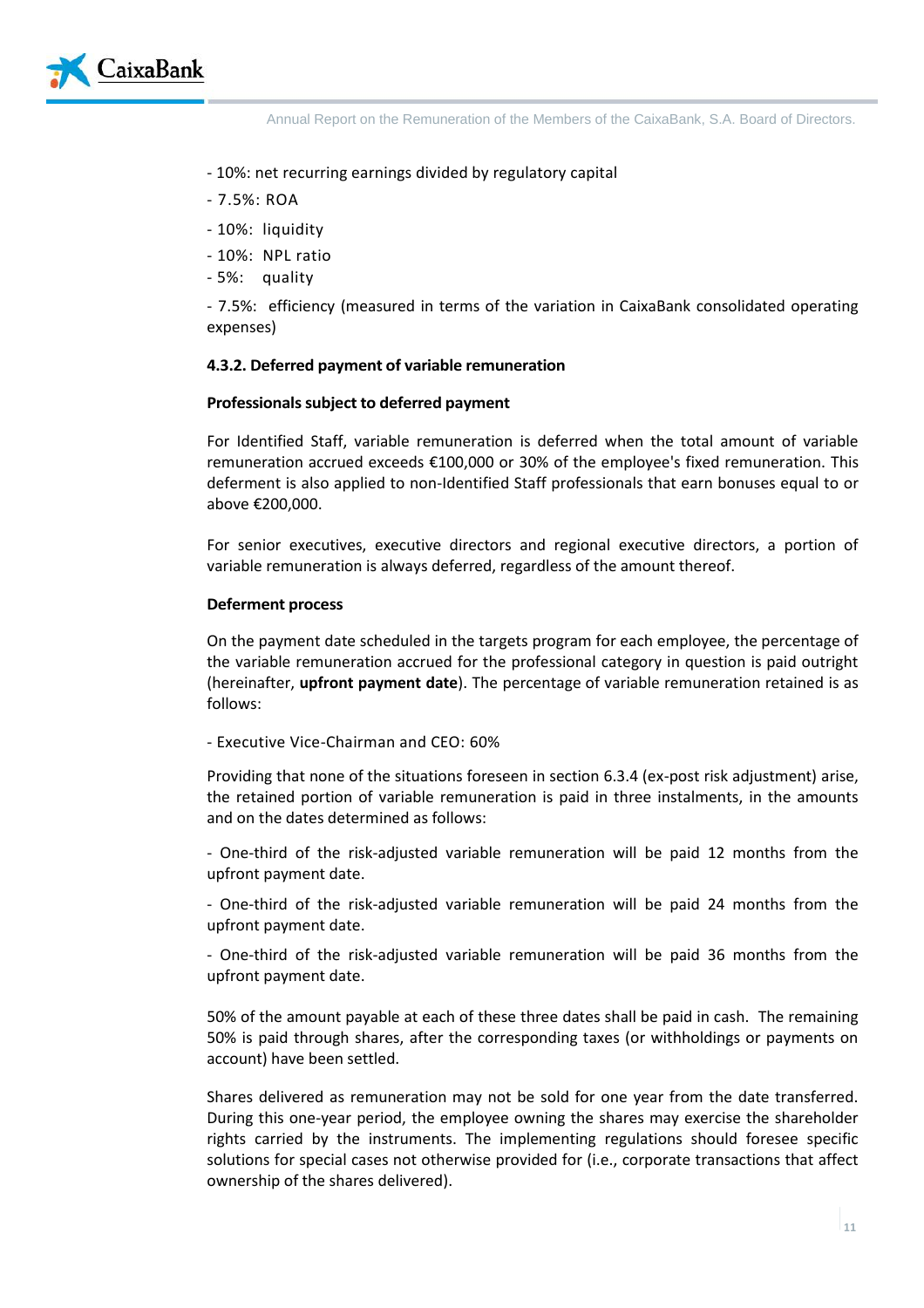

The entity retains ownership of retained shares and cash payments. Deferred cash payments accrue interest on behalf of the employees, calculated by applying the corresponding interest rate to the first tranche of the account payable to the employee, for the net amount received. The employee is entitled to receive any returns on the deferred shares. These returns include any remuneration payable to shareholders or yields on the shares, including but not limited to gross dividends distributed, bonus shares assigned to the deferred shares, and, where applicable, gains on sales of rights to bonus shares or of preferential subscription rights, among others. The implementing regulations should ensure that the value of retained shares is not diluted. Any yields on deferred cash shall accrue interest as described above.

Shares shall be delivered exclusively to the employee in question. In cases of disability leave, early retirement, retirement, partial retirement or death, the Human Resources Department, in collaboration with the Risks Department, shall determine the procedure for settling any pending payments.

#### **4.3.3. Ex-post risk adjustment**

#### **Cases affecting the right to variable remuneration**

In accordance with the Royal Decree, the ex-post adjustments to variable remuneration accrued by Identified Staff should not allow deferred variable remuneration to be paid unless it is sustainable in accordance with the entity's overall situation, and unless the payment is justified in view of the results of the entity, the business unit, and the employee in question.

Accordingly, where proposed by the Human Resources Department, employees classified as Identified Staff must forfeit the right to collect deferred variable remuneration amounts, either in cash or through delivery of shares, in the following situations:

- In general, as established in Royal Decree 216/2008, where payment of these amounts is not sustainable in light of the entity's overall situation, or where payment is not justified in view of the results of the entity, the business unit, or the employee in question.

- For credit risk-takers, use of capital for credit risk in excess of pre-established risk tolerance (i.e., 25% excess in the case of credit risk-takers)

- Lawful dismissal

 $\overline{a}$ 

- Serious breach of regulations<sup>34</sup>

- Breach of regulations attributable to an employee that could put the solvency of a business line at risk, regardless of whether or not losses were incurred

#### **4.3.4. Hirings and dismissals of Identified Staff**

#### **Incorporations, promotions or increases in job responsibility**

<sup>&</sup>lt;sup>3</sup> Any infringement of the entity's internal regulations and processes (including regulation 204 regarding risk functions) identified by the Internal Audit Department (or other areas) is considered an act of non-compliance. HR should classify such a breach as a serious or very serious infringement warranting non-payment of the retained variable remuneration.

<sup>&</sup>lt;sup>4</sup> The Human Resources Department shall determine whether an employee forfeits its right to collect the retained portion, based on the characteristics and circumstances of each particular case.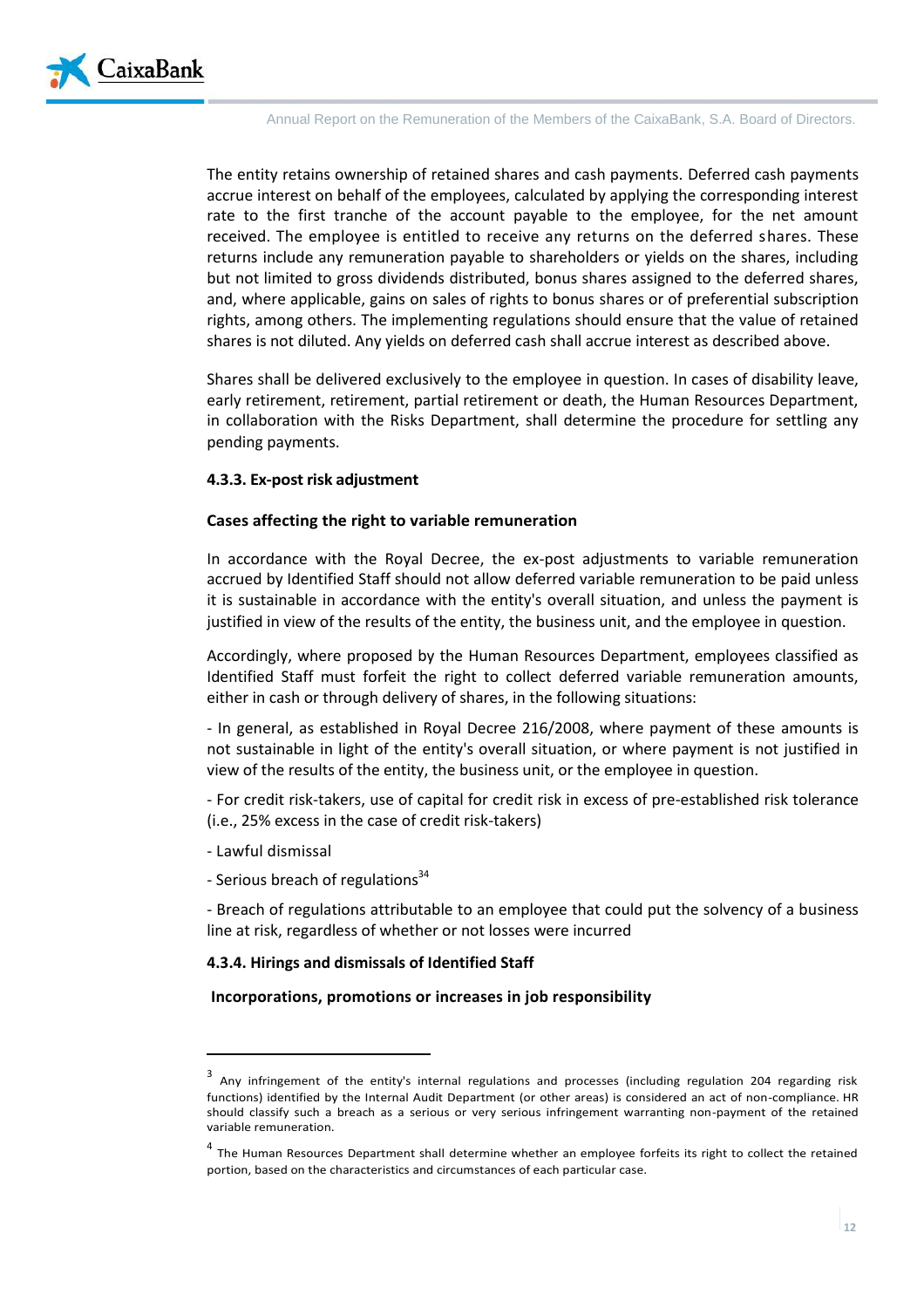For the purposes of this section, the particular situations in which professionals are hired or promoted are taken into account, where they assume a post affected by risk-adjustment and where the level of risk-related duties equals or exceeds 710 $^5$ .

In these situations, the risk-adjustment system is activated from the date the professional adheres to the bonus program or the targets program for the new post, and is applied to the amount corresponding to that professional under the program.

In respect of any amounts that could correspond to the professional under the bonus program applicable to his or her previous position, the employee would only be subject to the rules set out herein in those cases in which those duties also fell into the affected categories.

#### **Suspension and termination of the employment relationship**

If the employment contract of professionals considered Identified Staff is suspended, payment of the variable remuneration shall be subject to the criteria set out herein.

Whenever an employment contract is terminated, the criteria defined herein in respect of expost risk adjustment shall be applied.

Depending on the nature of the termination, the Human Resources Department may propose alternate formulas for settling outstanding balances with the employee in respect of deferment of the bonus.

#### **4.4. Benefits**

#### **General guidelines**

The "la Caixa" Group's benefits system for all members of staff is a combined definedcontribution (for retirement) and defined-benefit (for disability and death) plan, instrumented through an employee pension plan.

In addition, the Group has a complementary defined contribution plan for retirement or a defined benefit plan for certain executives, where these commitments were assumed prior to a specific date. These additional commitments are externalized through group life insurance policies subscribed by the entity. These insurance contracts are specifically subject to the first additional provision of the consolidated text of the Pension Plans and Pension Funds Law, approved by Royal Legislative Decree 1/2002 of November 29 (hereinafter, **the Pension Plans and Pension Funds Law**) and the regulations on the externalization of pension commitments for employees and beneficiaries, approved by Royal Decree 1588/1999 of October 15.

The pension benefits foreseen for the executive team are applied objectively, when the employee reaches a specified executive level or when similar circumstances occur that warrant a review of their remuneration conditions. The amount of contributions or the degree of coverage of the benefits cannot be determined as part of the variable remuneration package, nor pegged to compliance with performance metrics.

#### **Characteristics of contributions**

 $\overline{a}$ 

<sup>&</sup>lt;sup>5</sup> Power to approve transactions for a maximum loss of €1.2 million.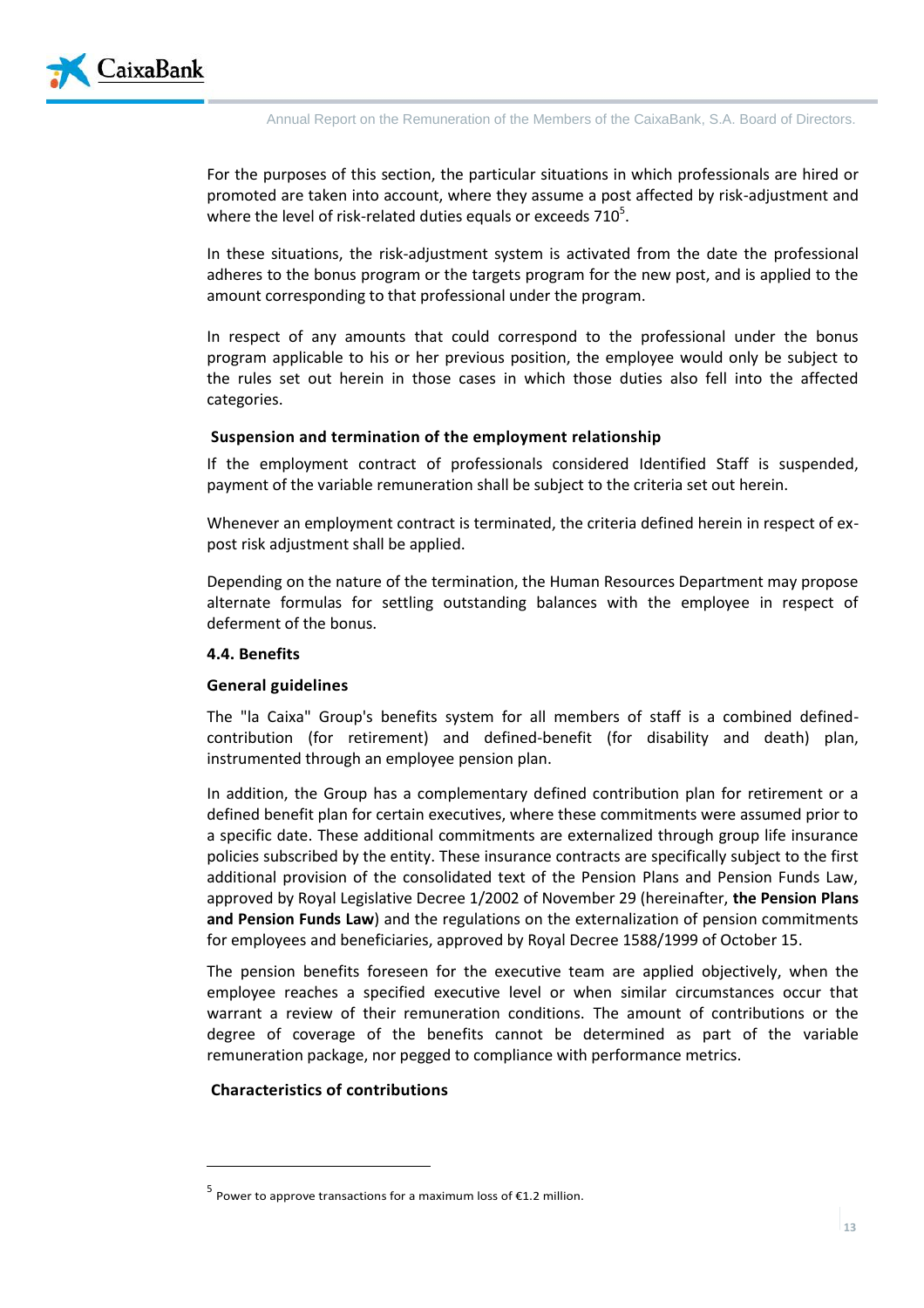

Contributions to employee pension plans for retirement benefits are made after the employee has worked for the entity for thirteen months, and are continued for as long as the employee remains with the company, up to age 65.

For the first 108 months in which this contribution is made, the amount contributed is equivalent to 8.5% of the employee's monthly pensionable salary and, subsequently, to 7.5% of that pensionable salary. The contribution is made for each preceding calendar month, within the last two business days of that month, including, where applicable, the fraction corresponding to the first and last months of contribution in the case of termination or suspension of the employment relationship. Contributions for risk, disability and death benefits are effective as from the date the employee joins the entity and are accrued annually at an amount equal to the insurance premium.

When contributions to pension plans exceed the legal contribution limits, they are made through an excess policy.

In addition, employment contracts between the respective entities and senior executives establish complementary enhanced benefits, particularly in respect of retirement, instrumented through group life insurance policies, in accordance with prevailing legislation governing pension funds and pension plans.

#### **4.5. Other benefits**

In general, members of Identified Staff are eligible for the benefits policy established for "la Caixa" Group employees, which comprises competitive benefits and is based on achievement of group synergies (i.e., preferential financial conditions or healthcare)

#### **4.6. Payments on contract termination**

The entity assumes those indemnity commitments required under prevailing regulations, namely the payment of compensation only in those cases foreseen in the Employees Statute and implementing regulations. Accordingly, employees are not entitled to any compensation in the case of lawful dismissal.

Likewise, contracts should not contain clauses establishing any compensation in the case of non-compliance with the duties and functions assigned to the employee, and in any event, the policy for and decisions regarding such indemnities must respect the principle that in no case can such payments compensate poor results.

In respect of Identified Staff, compensation for early termination or early rescission of contracts is paid as the positive difference between any applicable compensation and the mathematical provisions made in the employee's favor in the policy through which the pension commitments are instrumented, of which the employee maintains ownership in the event of early rescission or termination.

# **5. APPLICATION, EVALUATION AND REVIEW OF THE REMUNERATION POLICY**

#### **5.1. Annual application and annual review**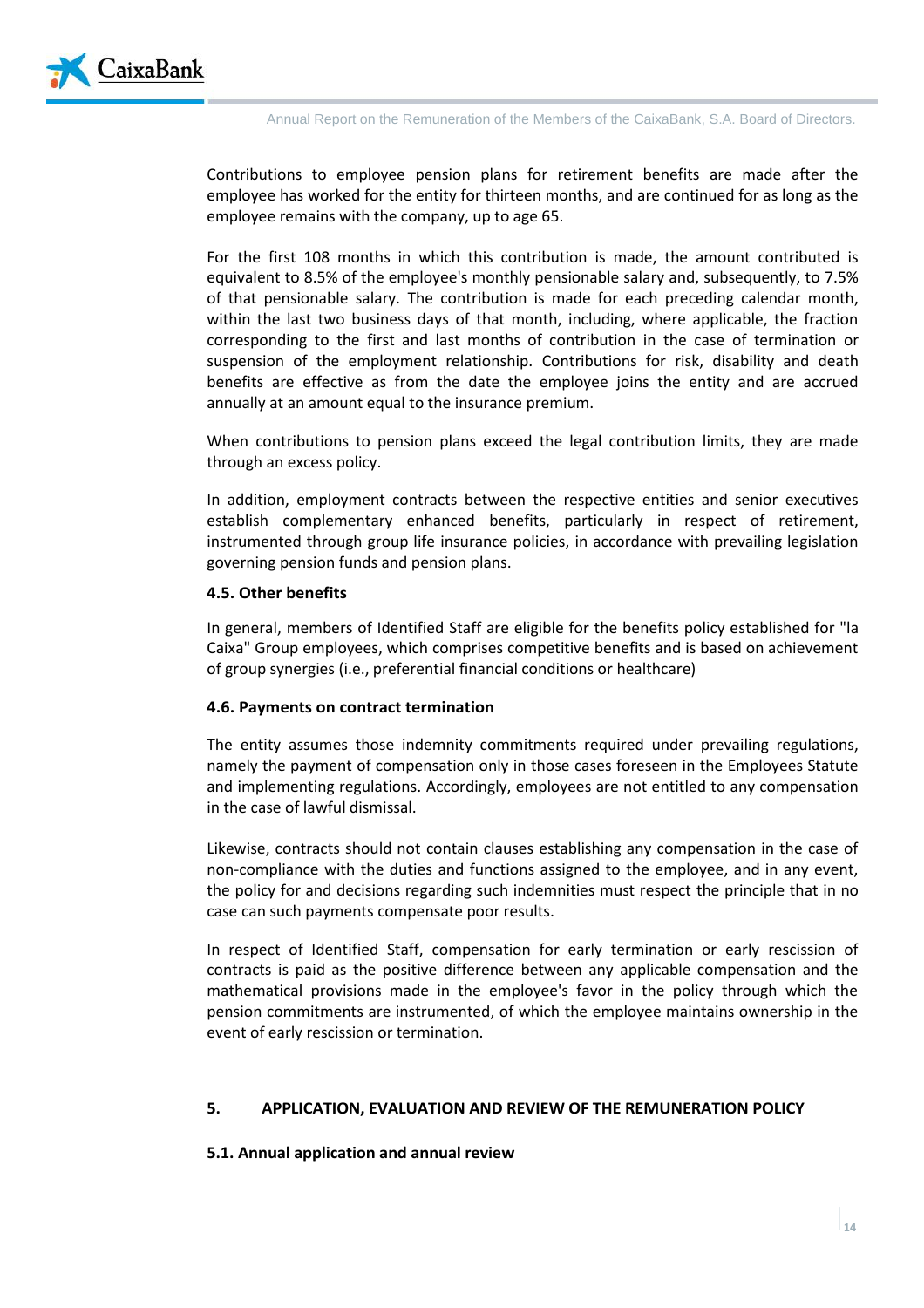

Each year, CaixaBank's governing body shall review the guidelines and procedures set out in this document, in order to incorporate any modifications, adaptations or implementing regulations deemed necessary.

In addition, on an annual basis the governing body will approve the remuneration plan for the year underway, along with the implementing regulations for that policy.

# **5.2. Evaluation**

CaixaBank's Audit Department will perform an annual internal evaluation on the application of the remuneration policy, in order to verify compliance with the remuneration guidelines and procedures adopted by the governing body.

The different areas to be evaluated are as follows:

| Areas                                                | <b>Aspects for review</b>                                                                                                                                              |  |  |
|------------------------------------------------------|------------------------------------------------------------------------------------------------------------------------------------------------------------------------|--|--|
| 1. Governance                                        | 1. Periodic supervision                                                                                                                                                |  |  |
|                                                      | 2. Appointments and Remuneration Committee                                                                                                                             |  |  |
| 2. Group of application                              | 1. Identified staff                                                                                                                                                    |  |  |
| 3. General guidelines for the remuneration<br>policy | 1. General aspects                                                                                                                                                     |  |  |
|                                                      | 2.<br>Fixed/variable remuneration ratio                                                                                                                                |  |  |
|                                                      | <b>Control functions</b><br>3.                                                                                                                                         |  |  |
|                                                      | Bonus program                                                                                                                                                          |  |  |
|                                                      | Capital base/liquidity<br>5.                                                                                                                                           |  |  |
| 4. Risk adjustments                                  | Risk management<br>1.                                                                                                                                                  |  |  |
|                                                      | Metrics<br>2.                                                                                                                                                          |  |  |
|                                                      | 3. Ex-post adjustment                                                                                                                                                  |  |  |
| 5. Deferral                                          | Application to Identified Staff<br>1 <sub>1</sub>                                                                                                                      |  |  |
|                                                      | Amount and term of deferment                                                                                                                                           |  |  |
|                                                      | 3. Delivery of shares                                                                                                                                                  |  |  |
| 6. New hires and contract rescission                 | 1. Personal coverage                                                                                                                                                   |  |  |
|                                                      | Guaranteed variable remuneration<br>2.                                                                                                                                 |  |  |
|                                                      | 3. Payments for early termination                                                                                                                                      |  |  |
|                                                      | Pension plans<br>4.                                                                                                                                                    |  |  |
|                                                      | 5. Fraud                                                                                                                                                               |  |  |
| 7. Public information for third parties              | 1. Information published in the annual report,<br>information<br>relevant<br>for<br>prudential<br>$(IRP)$ , and<br>the<br>Corporate<br>management<br>Governance Report |  |  |

#### **6. EFFECTIVENESS OF THE REMUNERATION POLICY**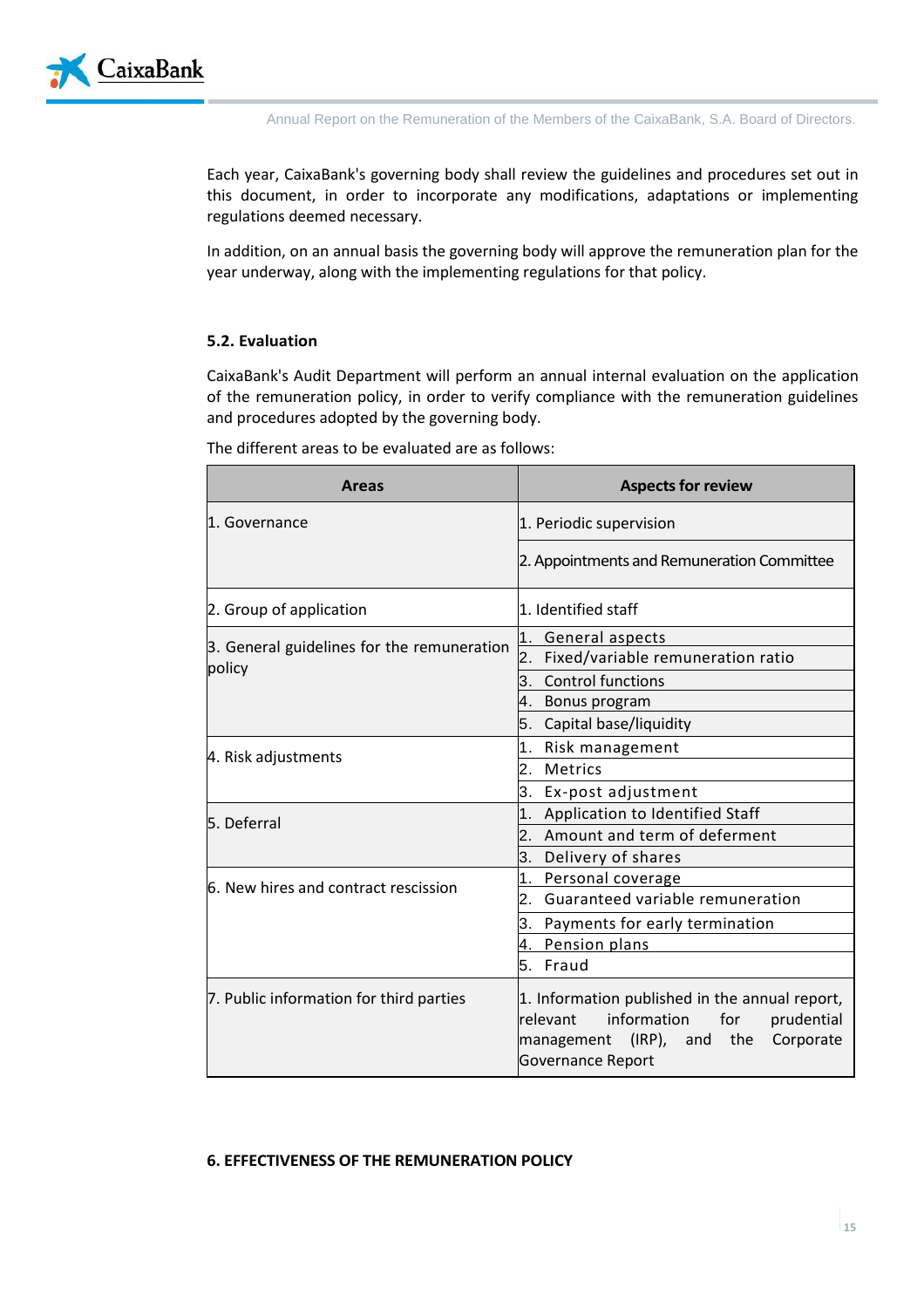

The policies and procedures shall be in force for an indefinite period, without prejudice to any modifications, adaptations, updates or substitutions the CaixaBank governing body may resolve to make at any time.

# **Remuneration of the Board of Directors in 2012**

In accordance with the proposal submitted by the Appointments and Remuneration Committee, at its January 26, 2012 meeting, the Board of Directors resolved to maintain 2012 fixed remuneration for directors in line with that paid in 2011, in respect of their supervisory and joint decision-making duties.

On July 26, 2012, and in response to the Ministry of Economy's recommendation that all Ibex companies reduce director remuneration, the CaixaBank Board resolved to reduce remuneration for its members and members of the board committees by 10% effective August 1, 2012. It also resolved to leave the Chairman's remuneration unchanged from 2011, irrespective of any current or potential remuneration received for being a member of the Board or Board committees, in accordance with the afore-mentioned reduction in remuneration.

On November 29, 2012 and based on a favorable report by the Appointments and Remuneration Committee, the Board of Directors resolved to approve the remuneration policy for employees considered Identified Staff for the purposes of Royal Decree 216/2008 of February 15, governing capital requirements for credit institutions, including the Deputy Chairman and CEO of CaixaBank, for whom the approved policy also entails variable remuneration.

In 2012, the aggregate remuneration paid to members of the Board of Directors of CaixaBank, S.A. in their capacity as directors was  $\epsilon$ 5,421 thousand, along with  $\epsilon$ 1,090 thousand for membership on the boards of other Group companies.

"Group companies" are those controlled by CaixaBank, S.A. Therefore, remuneration received by directors for membership on the boards of other companies – listed or otherwise – in which the Company owns a stake but does not exercise control has not been included.

Breakdown of individual remuneration paid to each director in 2012: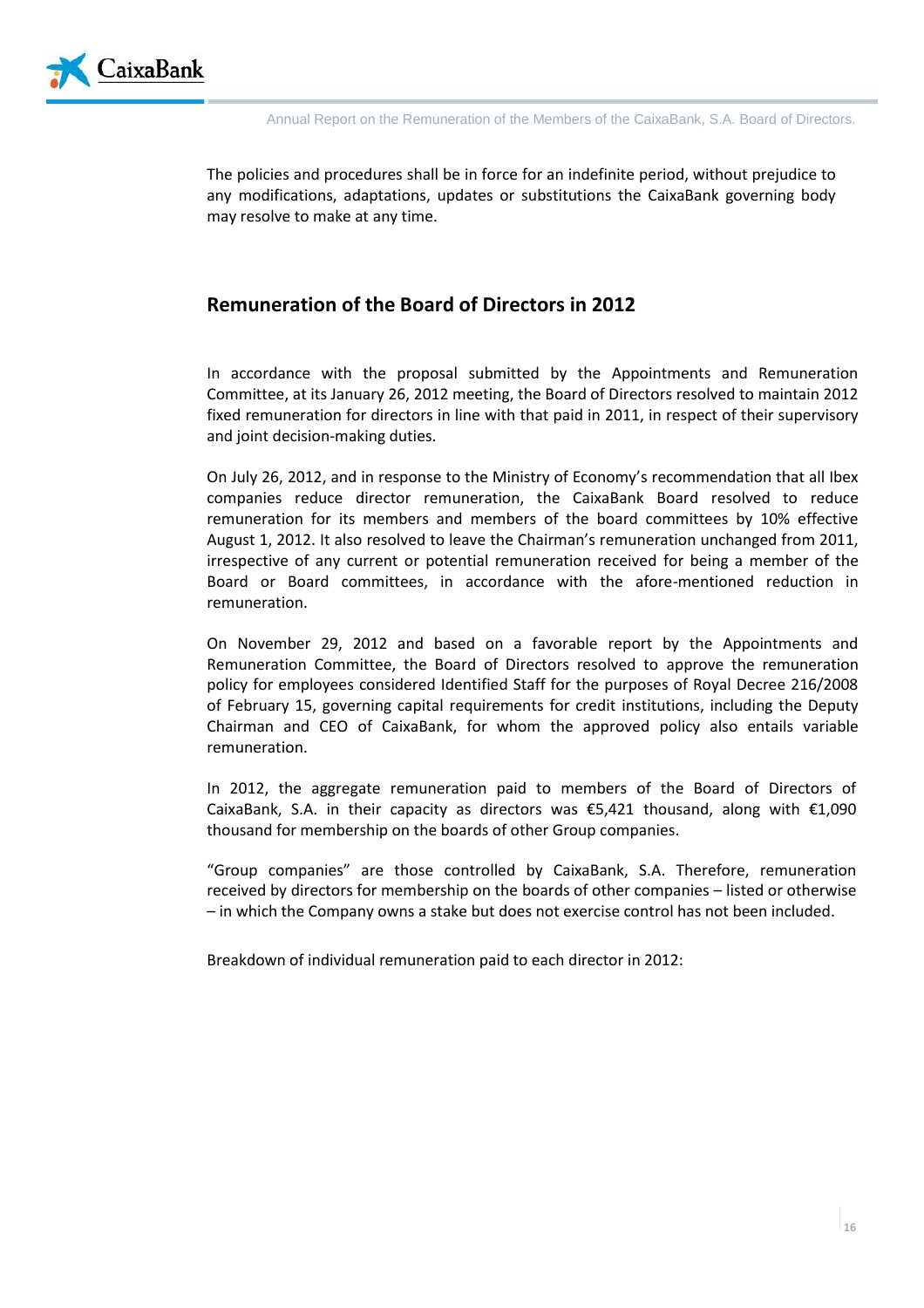

# **Board of Directors**

| (Thousands of euros)                                      |                    |                               | Remuneration       |                                |
|-----------------------------------------------------------|--------------------|-------------------------------|--------------------|--------------------------------|
|                                                           |                    |                               | 2012               |                                |
| <b>Name</b>                                               | <b>Position</b>    | <b>Type</b><br>οf<br>director | From the<br>entity | <b>From Group</b><br>companies |
| Isidre Fainé Casas                                        | Chairman           | Proprietary                   | 1,115              |                                |
| Juan María Nin Génova                                     | Deputy<br>Chairman | Executive                     | 2,592              | 90                             |
| Eva Aurín Pardo                                           | Director           | Proprietary                   | 41                 |                                |
| María Teresa Bartolomé Gil                                | Director           | Proprietary                   | 45                 |                                |
| María Teresa Bassons Boncompte                            | Director           | Proprietary                   | 41                 |                                |
| Caja Navarra, represented by José<br>Antonio Asiáin Ayala | Director           | Proprietary                   | 20                 |                                |
| CajaSol, represented by Guillermo<br>Sierra Molina        | Director           | Proprietary                   | 20                 |                                |
| Isabel Estapé Tous                                        | Director           | Independent                   | 144                |                                |
| Salvador Gabarró Serra                                    | Director           | Proprietary                   | 115                |                                |
| Susana Gallardo Torrededía                                | Director           | Independent                   | 126                |                                |
| Javier Godó Muntañola                                     | Director           | Proprietary                   | 115                | 90                             |
| Enrique Goñi Beltrán                                      | Director           | Proprietary                   | 10                 |                                |
| Javier Ibarz Alegría                                      | Director           | Proprietary                   | 55                 |                                |
| Immaculada Juan French                                    | Director           | Proprietary                   | 45                 | 90                             |
| David Li Kwok-po                                          | Director           | Other external                | 86                 |                                |
| María Dolors Llobet María                                 | Director           | Proprietary                   | 115                | 100                            |
| Juan José López Burniol                                   | Director           | Proprietary                   | 115                |                                |
| Jordi Mercader Miró                                       | Director           | Proprietary                   | 60                 | 530                            |
| Alain Minc                                                | Director           | Independent                   | 115                |                                |
| <b>Miquel Noguer Planas</b>                               | Director           | Proprietary                   | 45                 | 190                            |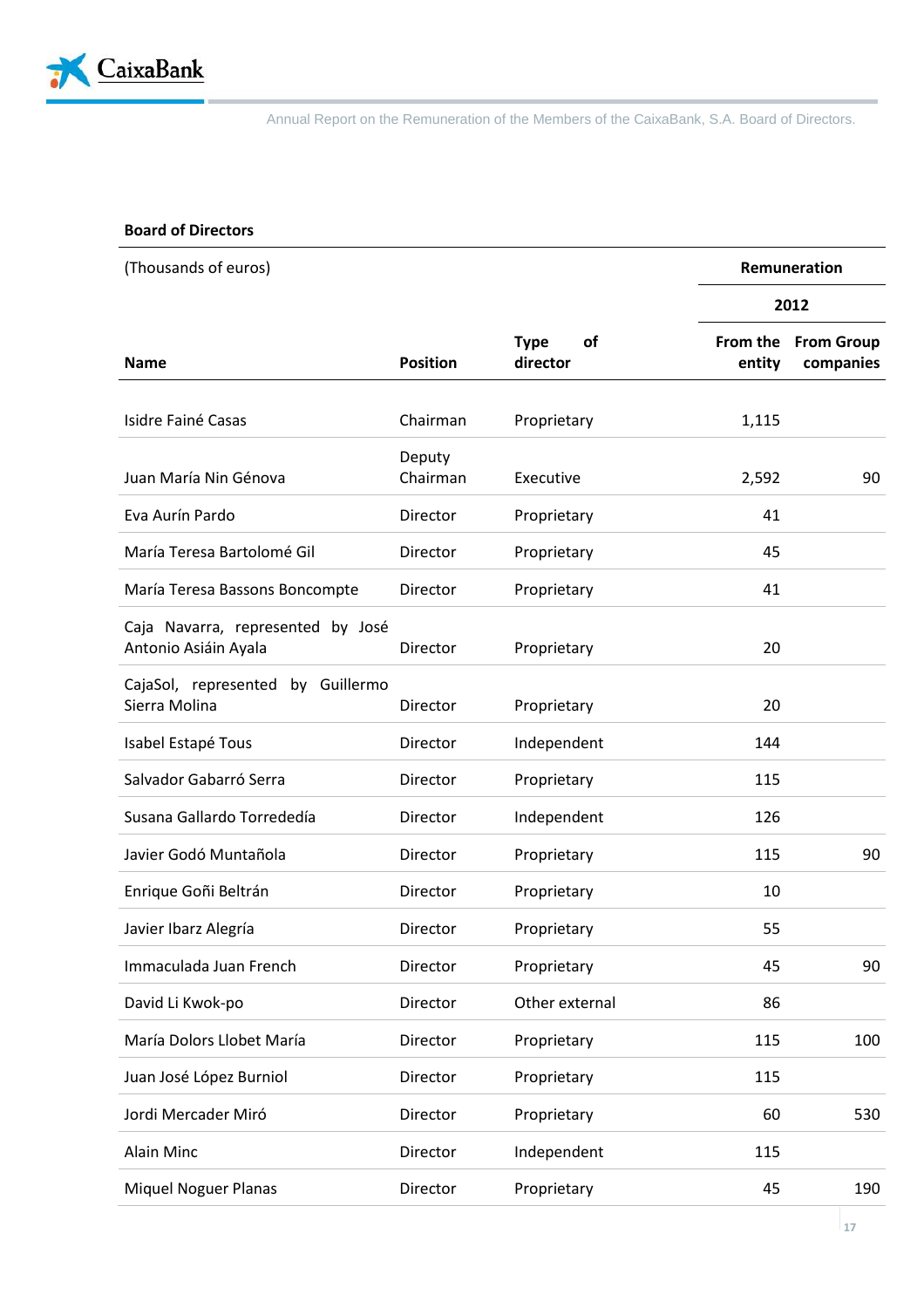

| <b>Total</b>                          |          |                | 5,421 | 1,090 |
|---------------------------------------|----------|----------------|-------|-------|
| <b>Francesc Xavier Vives Torrents</b> | Director | Independent    | 115   |       |
| Juan Rosell Lastortras                | Director | Other external | 104   |       |
| Leopoldo Rodés Castañé                | Director | Proprietary    | 86    |       |
| John S. Reed                          | Director | Independent    | 86    |       |
| Antonio Pulido Gutiérrez              | Director | Proprietary    | 10    |       |

The remuneration of directors in 2012 shown in the breakdown above takes the following aspects into consideration:

. On June 30, 2011, Mr. Nin became Deputy Chairman and CEO of CaixaBank. He was re-elected to the same post on April 19, 2012.

. María Teresa Bartolomé Gil was appointed by co-option on January, 26 2012 and subsequently ratified and appointed at the General Meeting on April 19, 2012.

. Eva Aurín Pardo, María Teresa Bassons Boncompte and Javier Ibarz Alegría were appointed at the Extraordinary General Shareholders' Meeting held on June 26, 2012.

. María Teresa Bartolomé Gil, Immaculada Juan Franch, Jorge Mercader Miró and Miquel Noguer Planas tendered their resignations from the Board of Directors on May 22, 2012, effective June 26, 2012.

. Caja Navarra and Cajasol were appointed members of the Board of Directors of CaixaBank on September 20, 2012.

. Enrique Goñi Beltrán and Antonio Pulido Gutiérrez were appointed at the Extraordinary General Shareholders' Meeting held on June 26, 2012, subject to the filing of the merger with Banca Cívica and stood down on September 20, 2012.

. On July 26, 2012, the Board of Directors resolved to reduce the remuneration paid to its members and members of Board committees by 10% from August 1.

. Total remuneration includes fixed remuneration, payments in kind and total variable remuneration assigned to the directors. In application of Royal Decree 771/11, variable remuneration includes the variable remuneration already received by the Deputy chairman and CEO in cash or shares as part of the deferred variable remuneration (cash and shares) receivable on a straight-line basis over the next three years.

CaixaBank has a group third-party liability insurance policy to cover its Board members and executives. Premiums paid in this regard amounted to €780 thousand in 2012.

CaixaBank does not have any pension obligations with former or current members of the Board of Directors in their capacity as such.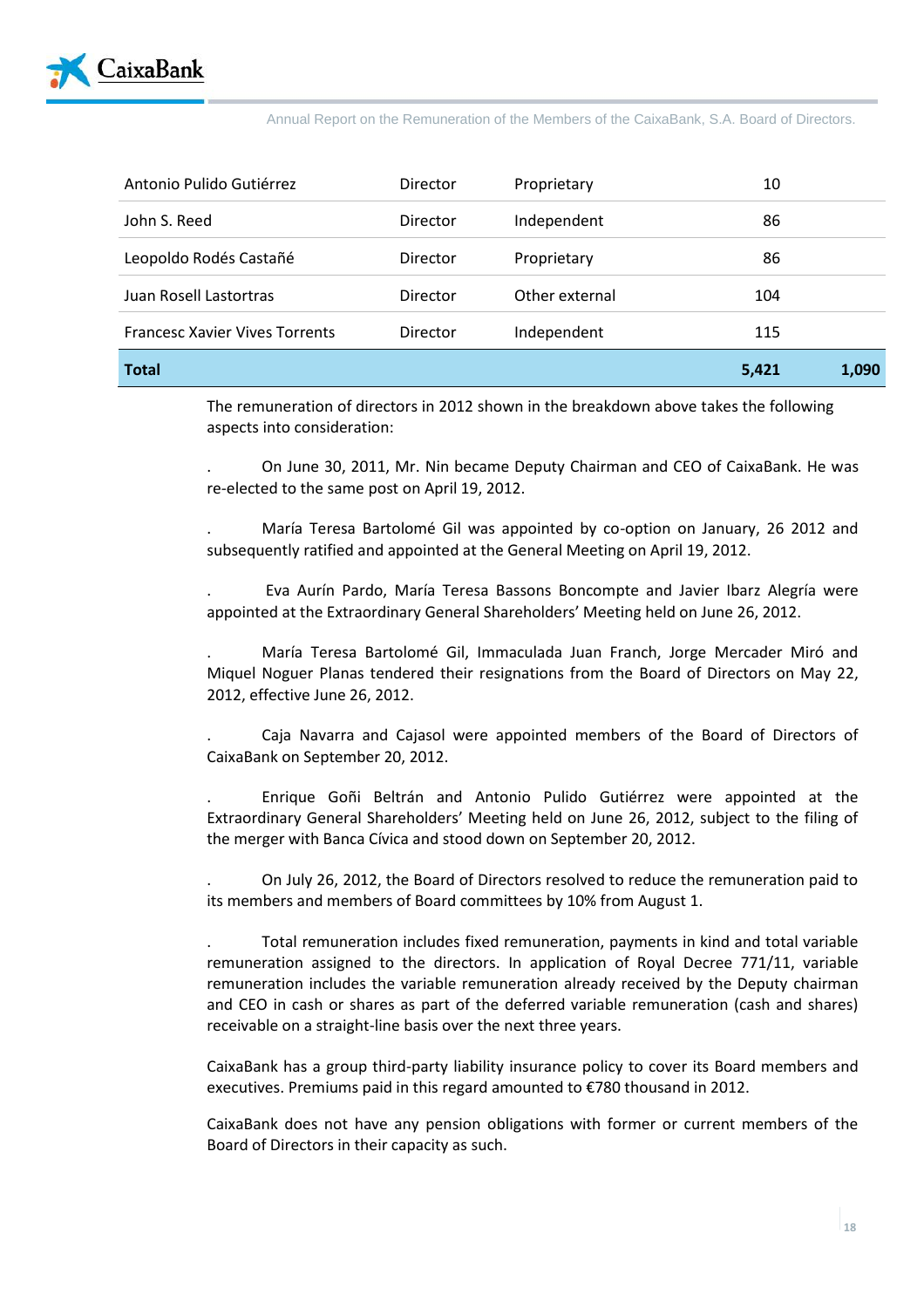

Remuneration paid in 2012 to members of Board of Directors of CaixaBank in connection with their duties as representatives of the entity on the boards of listed companies and of other companies in which CaixaBank has a significant presence or representation and that are CaixaBank consolidated companies (excluding Group companies) amounted to €1,119 thousand, recognized in the companies' respective income statements.

# **Advisory role of the Appointments and Remuneration Committee**

In all its decision-making processes, the Appointments and Remuneration Committee has been able to verify all significant data against corresponding market data or those of comparable companies, taking into account the size, characteristics and activities of the Company.

Barcelona, February 21, 2013